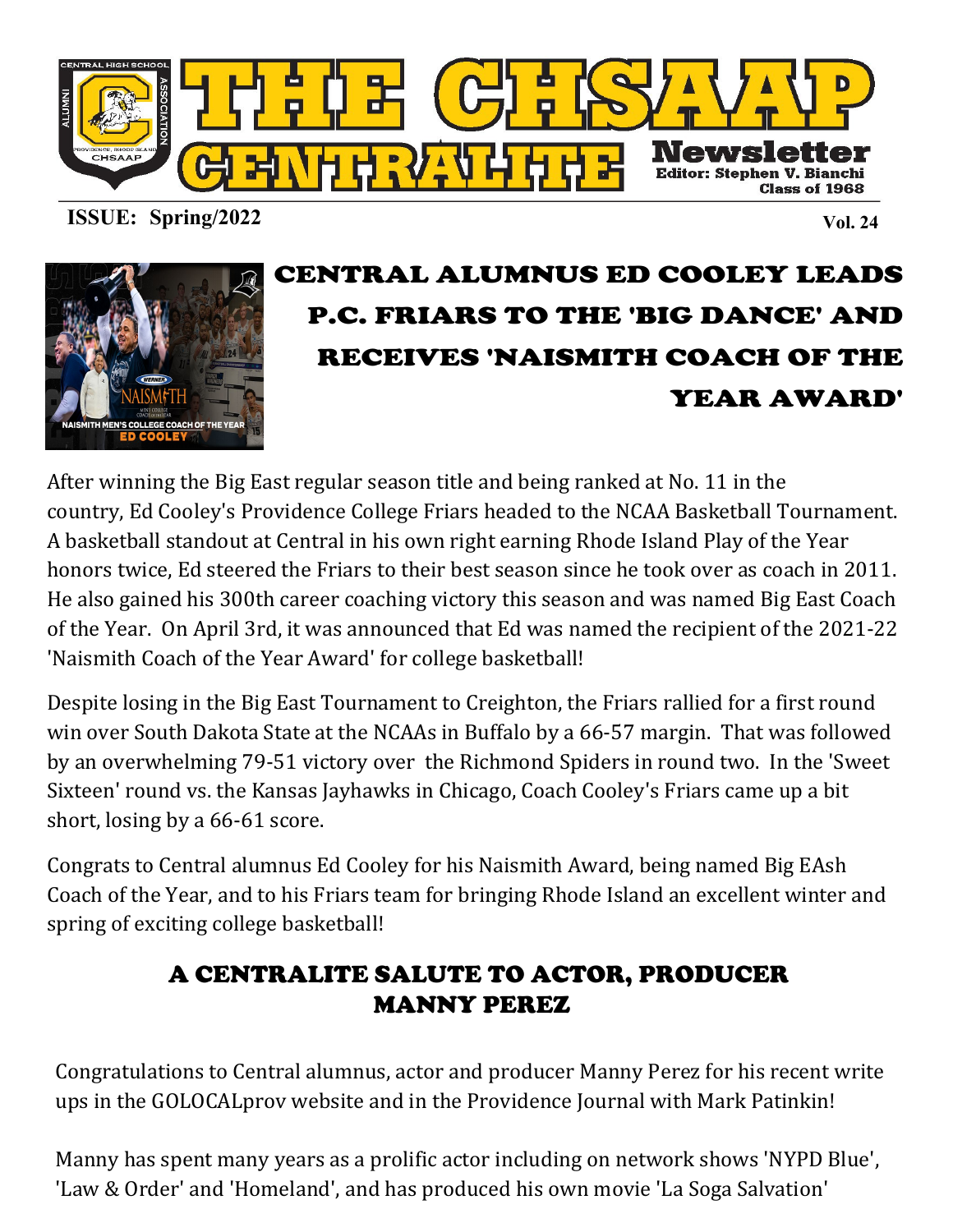which was shown at the Providence Place Mall recently. The movie was mostly shot at various places in Rhode Island.

Growing up in Providence, Manny was one of eleven children in a family that arrived here from the Dominican Republic. Manny couldn't speak English when he arrived in Providence at the age of eight. However, while attending Central, Manny was in the class of English teacher Paula Milano, who had the whole class reading Shakespeare! Manny loved it and was encouraged by Ms. Milano to continue to study acting, which he did at Marymount College in Manhattan.

Manny Perez has certainly become a most accomplished Central alumnus who can be an inspiration to current Central students. Years after a very humble beginning, Manny has an immensely busy television and movie career! We're sure we will see him in more productions soon.



#### CONDOLENCES

Over the last few months, Central alumni have mourned the passing of two Central graduates from the 1950's.

Bob Ricci of Cranston passed away in February at the age of 85. His wife Josephine, who survives him, met Bob while attending Central. He was All-State in football and wrestling in the mid 50's for Central, attended Providence College and also was in the U.S. Marine Corps where he also starred in football.

Central alumnus Malcom Badway of Providence passed away on March 3rd. Malcom was a 1955 graduate of Central. He also was a member of the Knights football team. After graduating Central, Malcom joined the U.S. Army, worked in the auto body business and in real estate. He is survived by his wife of fifty four years, Joan and their four daughters.

The CHSAAP passes on their sincere condolences to the Ricci and Badway families